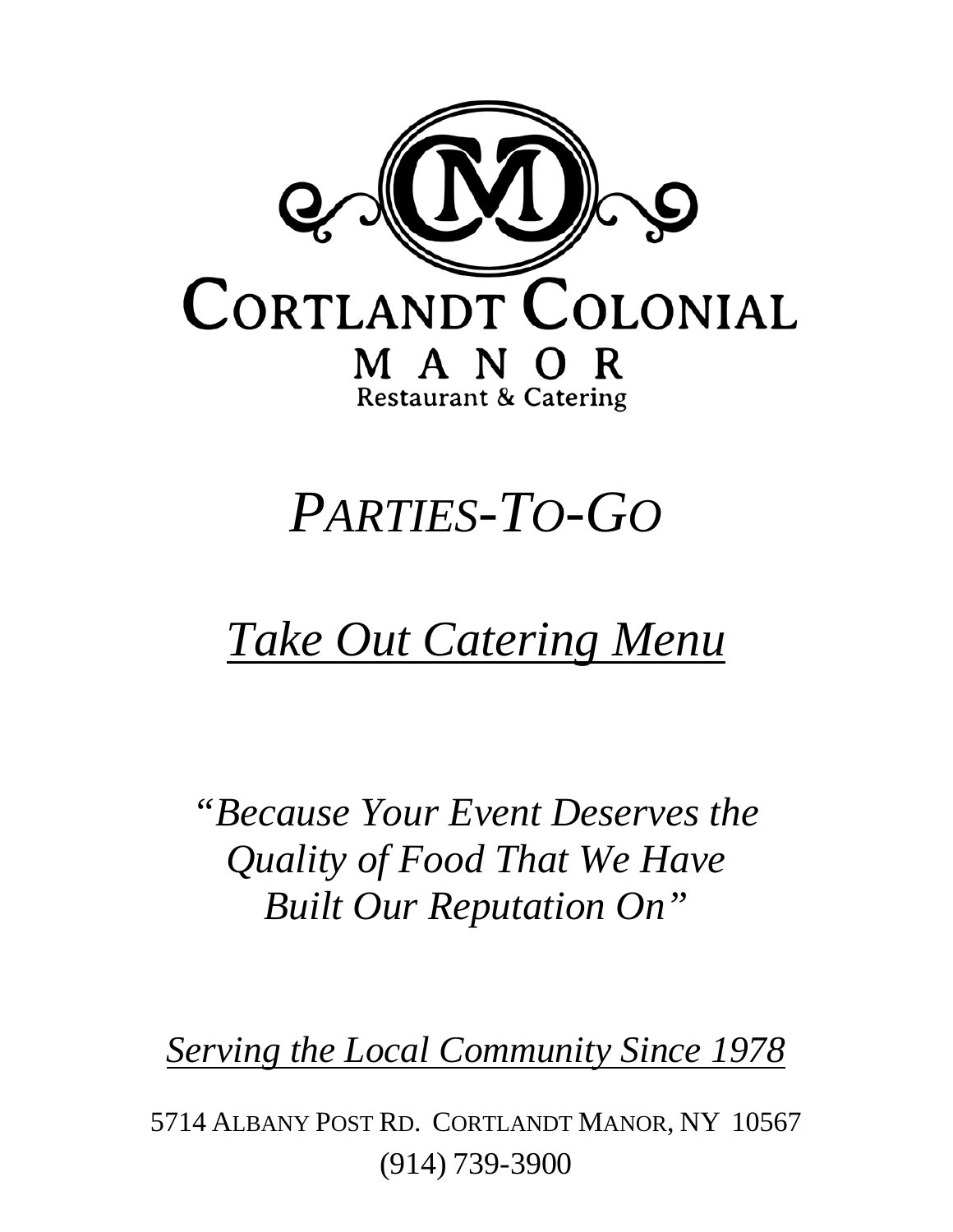Appetizers *Small serves 8-12 ppl Large serves 18-22 ppl sm. / lg.*

| Mozzarela Sticks – with tomato sauce                                                    | \$30/48 |
|-----------------------------------------------------------------------------------------|---------|
| New Zealand Greenshell Mussels -                                                        |         |
| Marinara, Fradiavolo (spicy tomato Sauce), or garlic butter                             | \$40/60 |
| Meatballs – Italian Style, Swedish Style, or Honey BBQ                                  | \$30/49 |
| Chicken Fingers – with a side of honey mustard or BBQ sauce                             | \$35/60 |
| Jalapeno Poppers – with cream cheese filling                                            | \$40/65 |
| Deviled Egg Platter $-48$ pieces                                                        | \$39    |
| Potato Skins – Stuffed with Bacon & Cheddar Cheese - 20 pcs                             | \$30    |
| Stuffed Clams – Stuffed with our own "house recipe" crabmeat stuffing -24pcs            | \$48    |
| Chicken Wings – Buffalo style with celery and blue cheese dressing,                     |         |
| or Barbeque style with carrot sticks (60 pieces)                                        | \$48    |
| Shrimp cocktail – Peel n' eat with lemons and cocktail sauce –                          |         |
| 5 lb. each 5 lb will serve 20-25 people                                                 | \$59    |
| JUMBO Shrimp Cocktail Platter -                                                         |         |
| We do all the work for these JUMBO shrimp They are already peeled and deveined for you. | \$95    |
| Comes with lemon wedges and cocktail sauce (5 lb.- approx 15 per pound)                 |         |

#### Salads and Platters

| Large serves 18-22 ppl | Small serves 8-12 ppl | sm. $\log$ . |
|------------------------|-----------------------|--------------|
|------------------------|-----------------------|--------------|

| Tossed Salad – Comes With 2 Dressings of Your Choice                                                    | \$20/35        |
|---------------------------------------------------------------------------------------------------------|----------------|
| Mixed baby greens, Romaine, tomatoes, cucumbers, shredded carrots, red onions, and herb garlic croutons |                |
| choose from Italian, Creamy Italian, French, Russian, Ranch, Blue Cheese, or Balsamic Vinaigrette       |                |
| Caesar Salad –                                                                                          | \$20/35        |
| Crisp Romaine lettuce with herb garlic croutons and our special Caesar dressing                         |                |
| Add Grilled Chicken to the tossed salad or Caesar salad                                                 | $$10/15$ add'l |
| Fresh Mozzarella and Tomato Platter – with a side of basil pesto sauce                                  | \$35/55        |
| Fresh Fruit Platter $-A$ rainbow of seasonal fruits beautifully arranged on a platter                   | \$35/50        |
| Decorated Cheese Platter -                                                                              |                |
| An artistic arrangement of sliced and cubed cheeses with fresh seedless grapes and crackers             | \$35/65        |
| Fresh Vegetable Crudité Platter - Fresh broccoli florets, cauliflower florets,                          |                |
| carrot sticks, cucumber sticks, celery sticks, and cherry tomatoes served with ranch dressing           | \$30/50        |
| Grilled and Roasted Vegetable Platter –                                                                 |                |
| Grilled yellow squash, grilled zucchini, grilled asparagus, grilled red onions, roasted peppers,        |                |
| and roasted mushrooms chilled and tossed with extra virgin olive oil, herbs and spices                  | \$36/65        |
| Bruschetta Platter $-$ Chopped fresh plum tomatoes marinated with fresh basil,                          |                |
| minced garlic, extra virgin olive oil and spices. Served with Tuscan grilled bread                      | $\$35/55$      |
|                                                                                                         |                |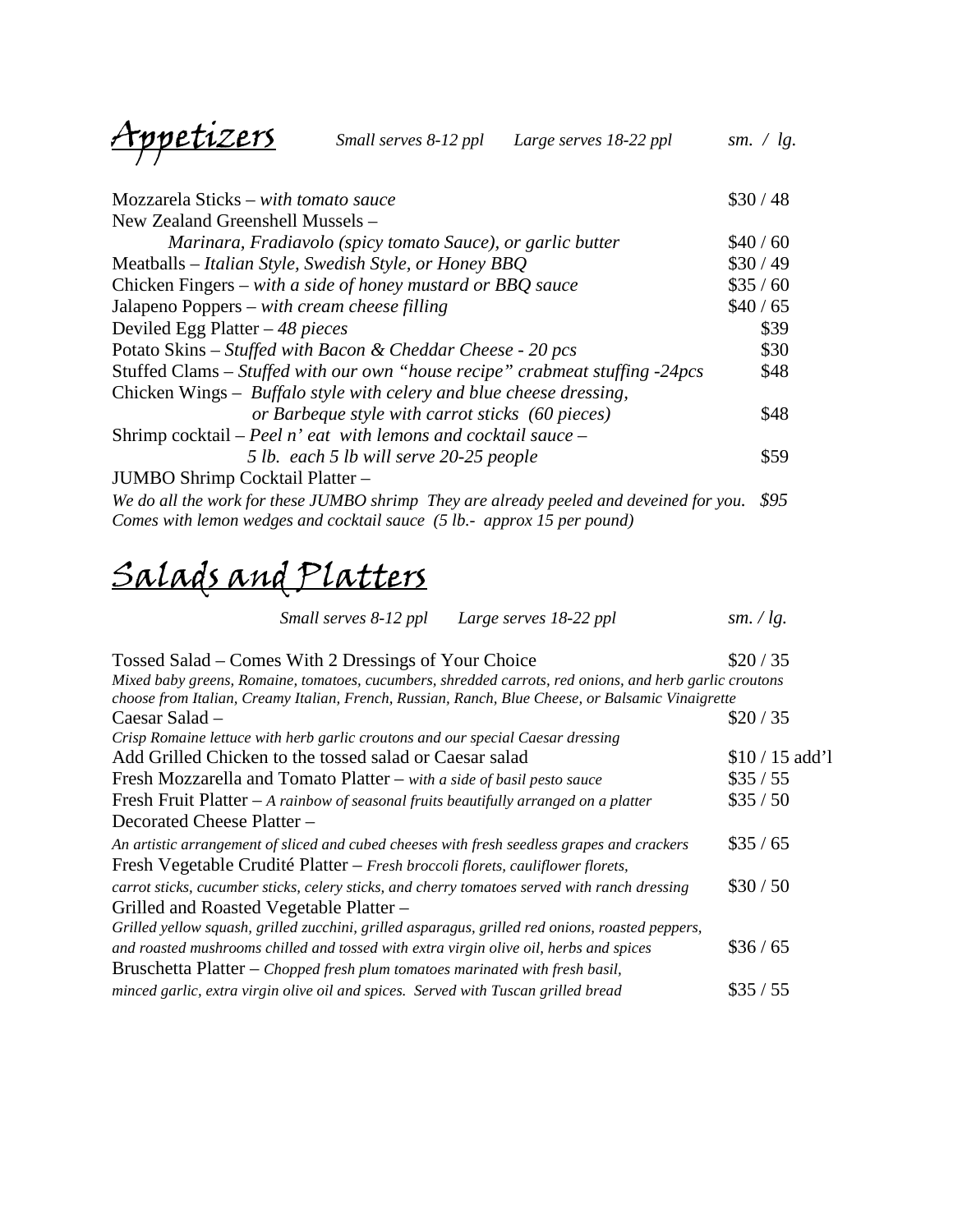#### Pastas – All pastas come in full trays and serve 18-22 people

Penne Ala Vodka - \$60 *A traditional tomato cream sauce made with sautéed prosciutto, shallots and plum tomatoes* Penne with Sautéed Broccoli, Garlic, and Olive Oil - \$60 Baked Ziti - \$60 *Baked with ricotta cheese, tomato sauce and melted mozzarella cheese* Tortellini Alfredo - \$70 *Tortellini with a rich and creamy parmesan cream sauce* Penne Primavera - \$60 *Sauteed mixed vegetables with sautéed garlic and olive oil or alfredo sauce* Spaghetti and Meatballs - \$60 Cheese Ravioli - \$65 *With tomato sauce or pesto marinara sauce* Penne with Pesto Chicken - \$75 *Julienne grilled chicken breasts, sautéed mushrooms, and cherry tomatoes, in a light basil pesto sauce* Baked Homestyle Macaroni & Cheese - \$60 *Made from scratch the old fashioned way and topped with toasted bread crumbs* Baked Penne Rustico -\$75 *Sauteed onions, mushrooms, sweet bell peppers and Italian sausage tossed with penne pasta and marinara sauce - topped with melted mozzarella cheese*

#### Chicken and Duck–

*All chicken/duck dishes come in full trays and serve 18-22 people*

Chicken Marsala – 30pcs – \$79.50 *Sautéed with mushroomsin a rich marsala wine brown sauce* Chicken Franchese – 30pcs – \$79.50 *Battered in egg and sautéed in a lemon butter sauce* Chicken Chardonnay – 30pcs – \$79.50 *Sautéed with wild mushrooms and artichoke hearts in a chardonnay wine sauce* Chicken Picatta – 30pcs – \$79.50 *Sautéed with a caper lemon butter sauce* Sherry Chicken – 30pcs – \$79.50 *Sauteed with sweet bell peppers in a sherry wine sauce* Chicken Sorrentino – 15pcs – \$65 *Sauteed chicken breasts layered with eggplant and mozzarella cheese in a rich white wine sauce* Chicken Parmigiana – 15 pcs - \$60 Roasted Chicken - \$55 *Lightly seasoned with herbs and spices and roasted*  BBQ Chicken - \$60 *Roasted and glazed with our own tangy BBQ sauce* Chicken Cacciatore - \$70 *Chunks of boneless white meat chicken breasts slowly cooked with tomatoes, mushrooms, onions, and bell peppers*  Chicken Alfredo – \$70 *Delicious strips of grilled chicken in a creamy alfredo sauce* Roasted Duckling – \$110 *roasted, partially deboned, and butchered for ease of serving Topped with your choice of classic l'orange sauce, cranberry/apple sauce, or sweet orange BBQ sauce*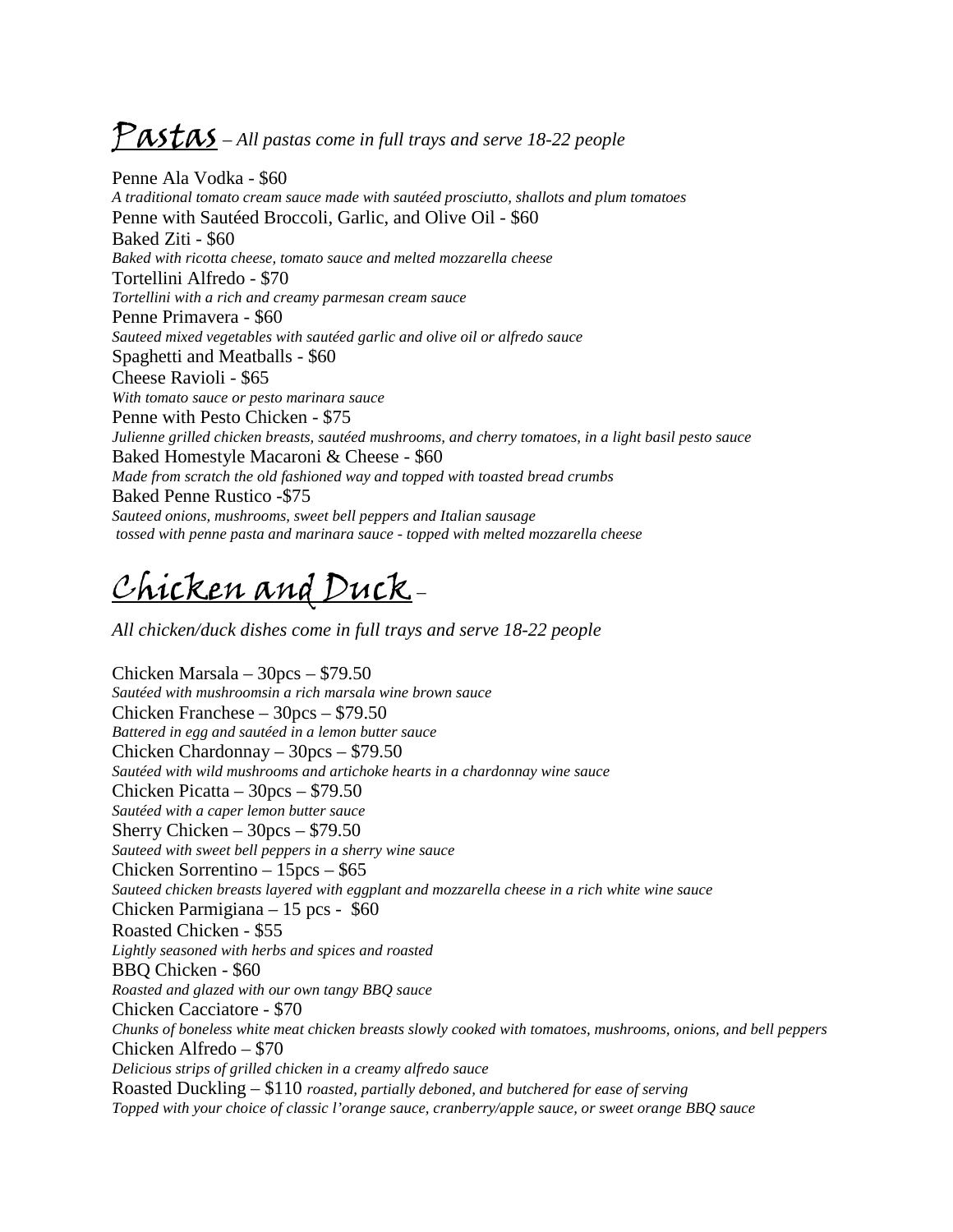Beef, Veal and Pork

*All of the following dishes come in full trays and serve 18-22 people*

Beef and Broccoli – 92 *Tender tips of beef and broccoli florets in an Asian style brown sauce* Pepper Steak- 92 *Tender slices of steak prepared with sautéed peppers and onions in a brown sauce* Hot Roast Beef – 92 *Thinly sliced roasted beef top round in your choice of a rich brown sauce or mushroom gravy* Our Signature Roast Prime Ribs of Beef Au Jus – Available pre-sliced or whole \$155 each *Although this may be presliced by us, we suggest carving just before serving to ensure the quality and juiciness of the meat. This roast is approximately 15 pounds and yields about 16 entrée size cuts or 35 thinner slices. Comes with a generous amount of au jus on the side.* Veal and Peppers – 85 *Slow braised cubes of veal with sweet bell peppers and onions in our own marinara sauce* Veal Burgundy – 85 *Slow braised cubes of veal with mushrooms and thinly sliced onions in a rich red wine brown sauce* Veal Swiss – 85 *Slow braised cubes of veal in a shallot red wine brown sauce finished with sour cream*  Sausage and Peppers – 65 *Roasted sweet Italian sausage with sautéed peppers and onions in tomato sauce*  Roast Loin of Pork - 77 *Roasted boneless pork loin served with a generous amount of flavorful pan gravy* Roast Harvest Loin of Pork - 87 *Roasted boneless pork loin served atop a medley of sautéed apples and dried cranberries with rich pan gravy* Roast Pork a la Peche - 87 *Roasted boneless pork loin topped with our peach glaze, roasted peaches and peach infused pan gravy* Orange BBQ Grilled Boneless Pork Chops – 87 *Grilled tender boneless pork chops glazed with our own sweet orange BBQ sauce (40 pieces)* Grilled Boneless Pork Chops Pizziola - 87 *Grilled tender boneless pork chops with a sauteed plum tomato, basil, garlic and white wine sauce (40 pieces)* Grilled Boneless Pork Chops Arrabiatta - 87 *Grilled tender boneless pork chops with a spicy hot cherry pepper and white wine sauce (40 pieces)* Maple Mustard Glazed Sliced Ham - 60 *Roasted whole, sliced and topped our maple mustard glaze*

Seafood *Small serves 8-12 ppl / Large serves 18-22 ppl sm. / lg.*

 $\frac{\$65}{105}$ *Bite size shrimp sauteed in our house made creamy garlic butter sauce* Cajun Shrimp -  $\frac{$65}{105}$ *Bite size shrimp sautéed with onions and sweet bell peppers in a Cajun spiced butter sauce* New Zealand Greenshell Mussels –  $$40/60$ *Marinara, Fradiavolo (spicy tomato Sauce), or Garlic Butter*

\*\*\*\*\*For Quality Reasons, We Do Not Suggest Pre-Cooking and Holding of the Following Seafood Dishes. All of the Following Are Sold in Ready-to-Cook Pans with Easy Cooking Instructions\*\*\*\*\* Stuffed Filet of Sole 10 Pieces - \$50 / 85 – 20 Pieces *Stuffed with our own "house specialty" crabmeat stuffing* Stuffed Shrimp 20 Pieces - \$55 / 95 – 40 Pieces *Stuffed with our own "house specialty" crabmeat stuffing* Atlantic Salmon *with lemon butter or honey lemon glaze* \$55 / 95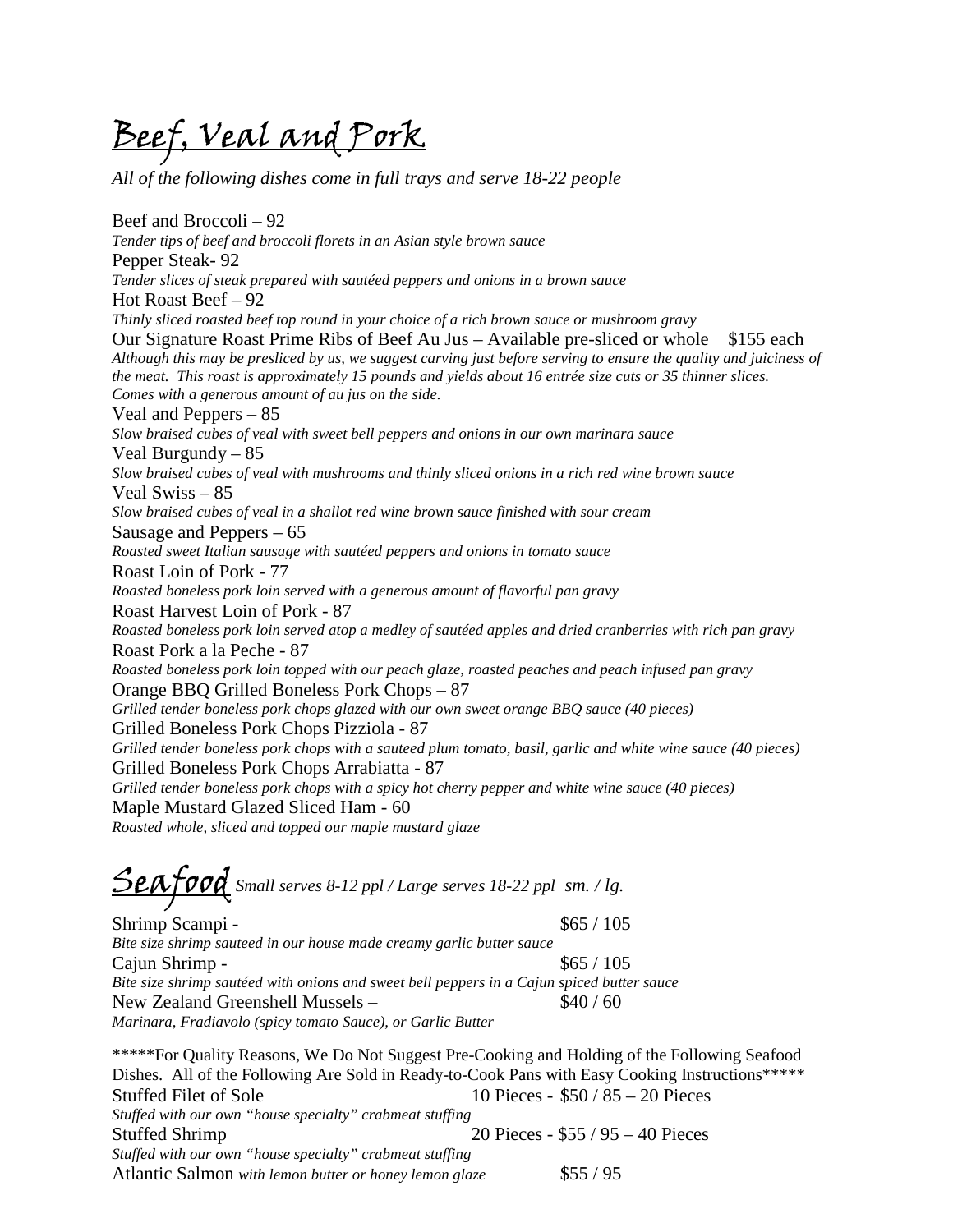Vegetables, Starches, and Meat-Free Dishes

| Small serves 8-12 ppl Large serves 18-22 ppl                                             | sm. $\log$ . |
|------------------------------------------------------------------------------------------|--------------|
| Eggplant Parmigiana                                                                      | \$35/55      |
| Layers of batter-fried eggplant with tomato sauce and mozzarella cheese                  |              |
| <b>Eggplant Casserole</b>                                                                | \$50/75      |
| Layers of fried eggplant, herbed ricotta cheese, tomato sauce and mozzarella cheese      |              |
| <b>Fresh Steamed Vegetables</b>                                                          | \$29/41      |
| Squash, cauliflower, carrots and green beans tossed with butter and seasonings           |              |
| <b>Oven Roasted Vegetables</b>                                                           | \$36/59      |
| Squash, mushrooms, peppers, and onions marinated in olive oil and herbs and oven roasted |              |
| <b>Rosemary Roasted Red Potatoes</b>                                                     | \$29/50      |
| Mashed Potatoes Mashed and finished with milk, cream, and butter                         | \$29/45      |
| Rice Pilaf Light and fluffy                                                              | \$20/35      |
| Cheesy Twice Baked Potatoes (20 potatoes)                                                | \$50         |
| Baked, scooped out and stuffed with cheddar cheese whipped potatoes                      |              |
| Baked Idaho Potatoes $-$ (20 potatoes)                                                   | \$40         |
| with sour cream, butter, and shredded cheese on the side                                 |              |
| Freshly Baked Dinner Rolls and Butter                                                    | \$6 per doz. |

#### Cakes and Desserts

*Ask about the availability of freshly baked layer and sheet cakes. They come in an assortment of different flavors and sizes with or without writing. Inquire for pricing*

Mini Pastries - \$13.50 per dozen

*(mini cannolis, éclairs, cream puffs, fruit tarts, lemon tarts, carrot squares, mini key lime pies, and mini napoleons)* Jumbo Iced Brownies - \$18 per dozen *(may also be cut into smaller pieces if you request)* Assorted Italian Cookie Platters – (\$12 per pound)